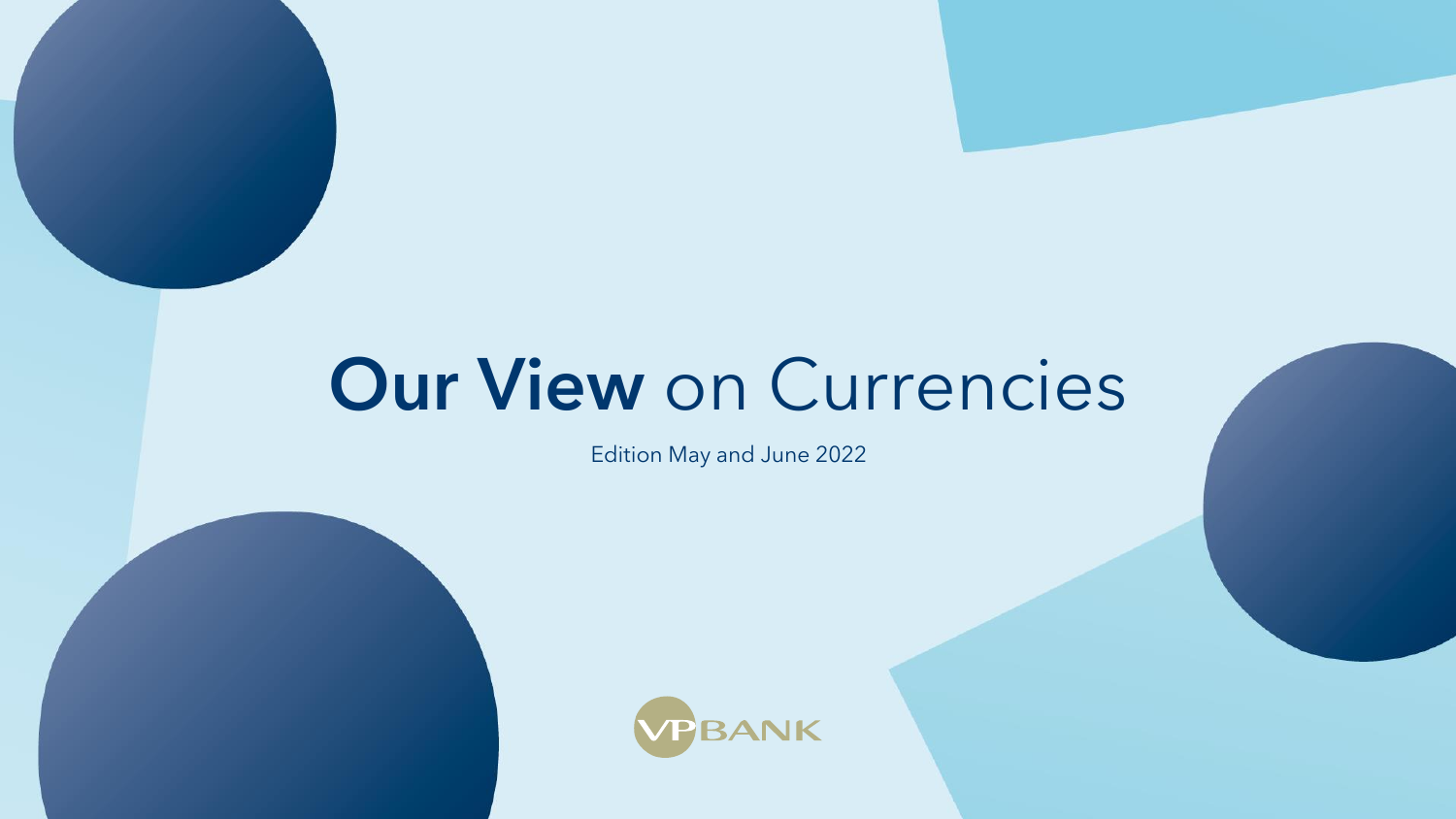## Our View on Currencies - Overview

### Currency pairs

- EUR/USD Page 3 Expected range 1.05 to 1.10
- EUR/CHF Page 5 Expected range 1.00 to 1.07
- USD/CHF Page 7 Expected range 0.95 to 1.00
- GBP/USD Page 9 Expected range 1.25 to 1.30
- EUR/SEK Page 11 Expected range 10.00 to 11.00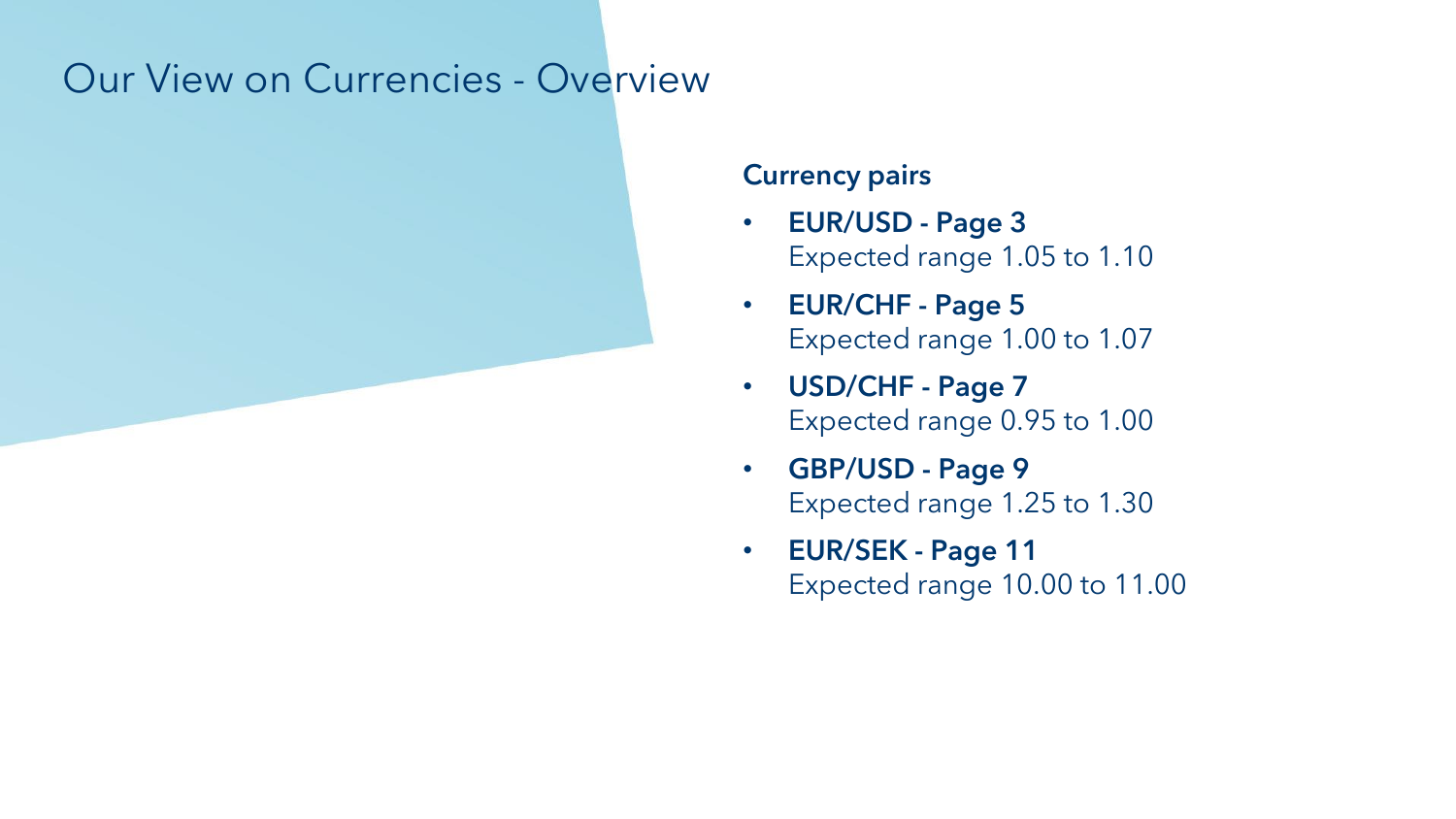## Our View on EUR/USD

- The potential for monetary policy surprises is on the side of the ECB
- The euro is undervalued from a purchasing power parity perspective
- The high US twin deficit is a burden for the USD



- Interest rate hikes despite falling inflation rates and increased real interest rates support the USD
- Geopolitical uncertainties lead to continued flight to safe havens

1.05 - 1.10 Expected range for 3 to 6 months

### Expensive dollar

The dollar is currently the undisputed number one in the currency universe. The aggressive monetary policy swing of the US central bank Fed and the war in Ukraine make the greenback not only a safe haven but also an investment currency. But the European Central Bank (ECB) may have to shift up a gear. The potential for monetary policy surprises is therefore clearly on the side of the ECB. Moreover, the technical situation is overstretched, which argues for a correction after the recent dollar appreciation. Looking ahead over the next three to six months, we continue to expect higher prices for the EUR/USD currency pair. However, we are adjusting our forecast range downward due to the latest market movements.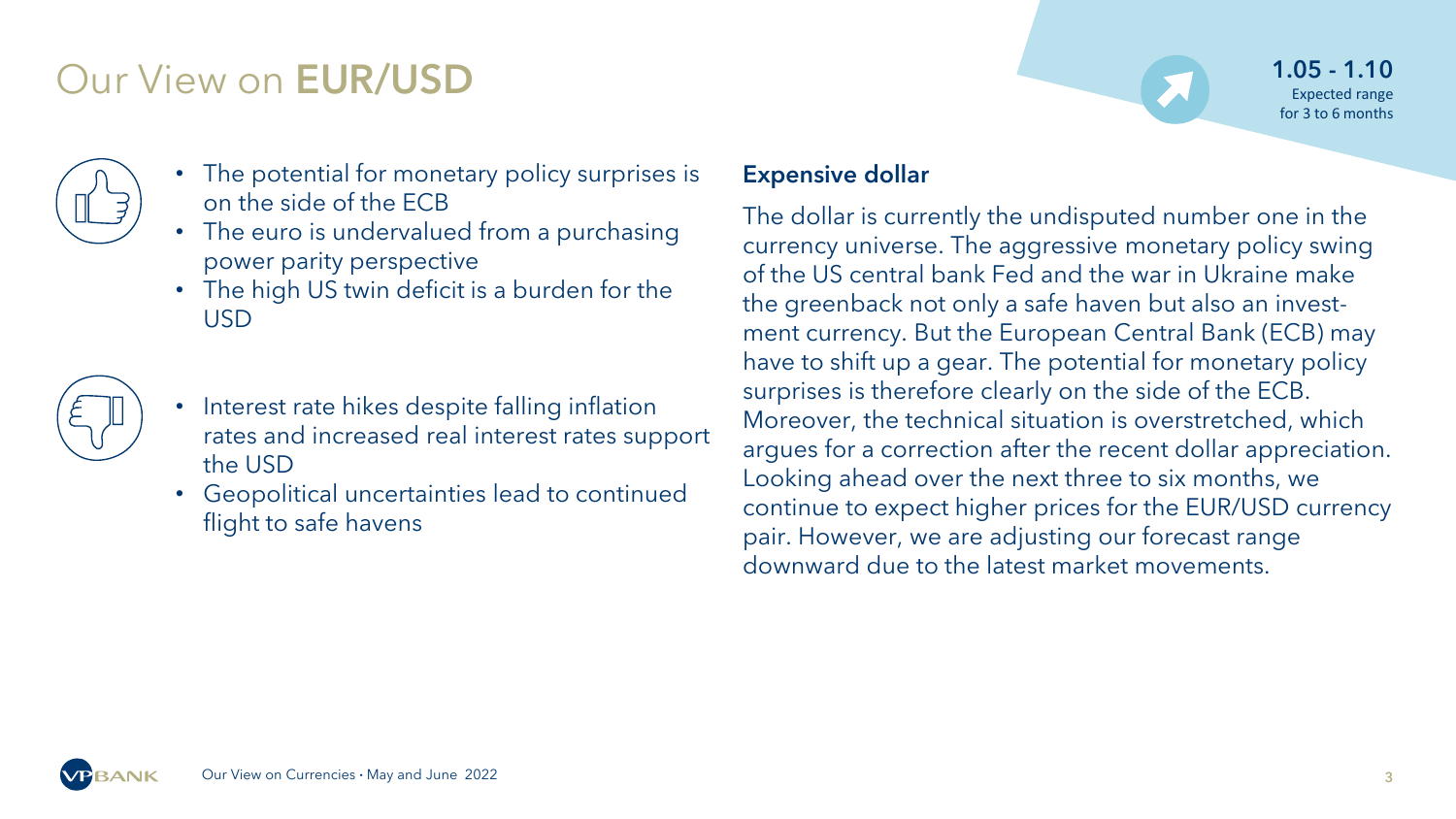## Our View on **EUR/USD** 1.05 - 1.10



### Purchasing power parity (producer prices; monthly data) Technical view





Expected range for 3 to 6 months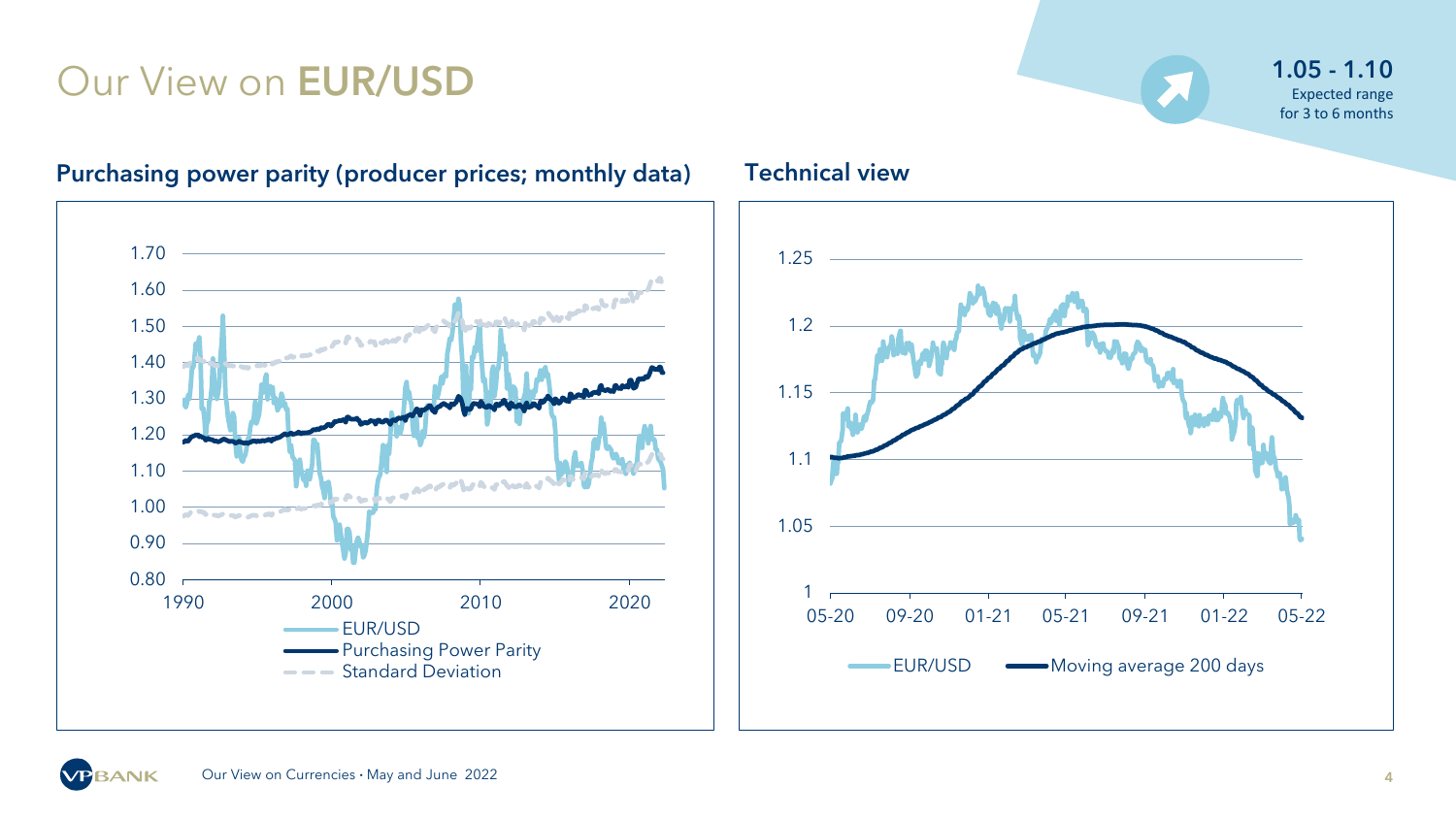## Our View on EUR/CHF



- The SNB is preparing monetary policy changes and could even raise the key interest rate earlier than the ECB
- The Swiss franc is hardly overvalued anymore, which limits the depreciation potential



- Should the ECB launch an aggressive monetary policy turnaround in the coming months, this would argue for a stronger EUR
- The weak EUR improves the competitiveness of the euro zone

### SNB might be prepared for a move soon

The Swiss National Bank (SNB) is about to change its monetary stance. Its president Thomas Jordan recently stressed that there is a risk of second-round effects if inflationary pressures persist. Judging by the relaxed choice of words in recent months, this is close to a U-turn. The SNB now faces a problem with its meeting schedule. The next policy meeting will be held in June, the following one won't occur until September. Therefore, it cannot be ruled out that an interest rate hike will be decided as early as June. If the SNB sends more signals for a monetary policy change and might even be moving its stance before the ECB, a further appreciation of the Swiss franc in the short term may occur. Due to the surprisingly early turnaround by the SNB, we are adjusting our exchange rate target range.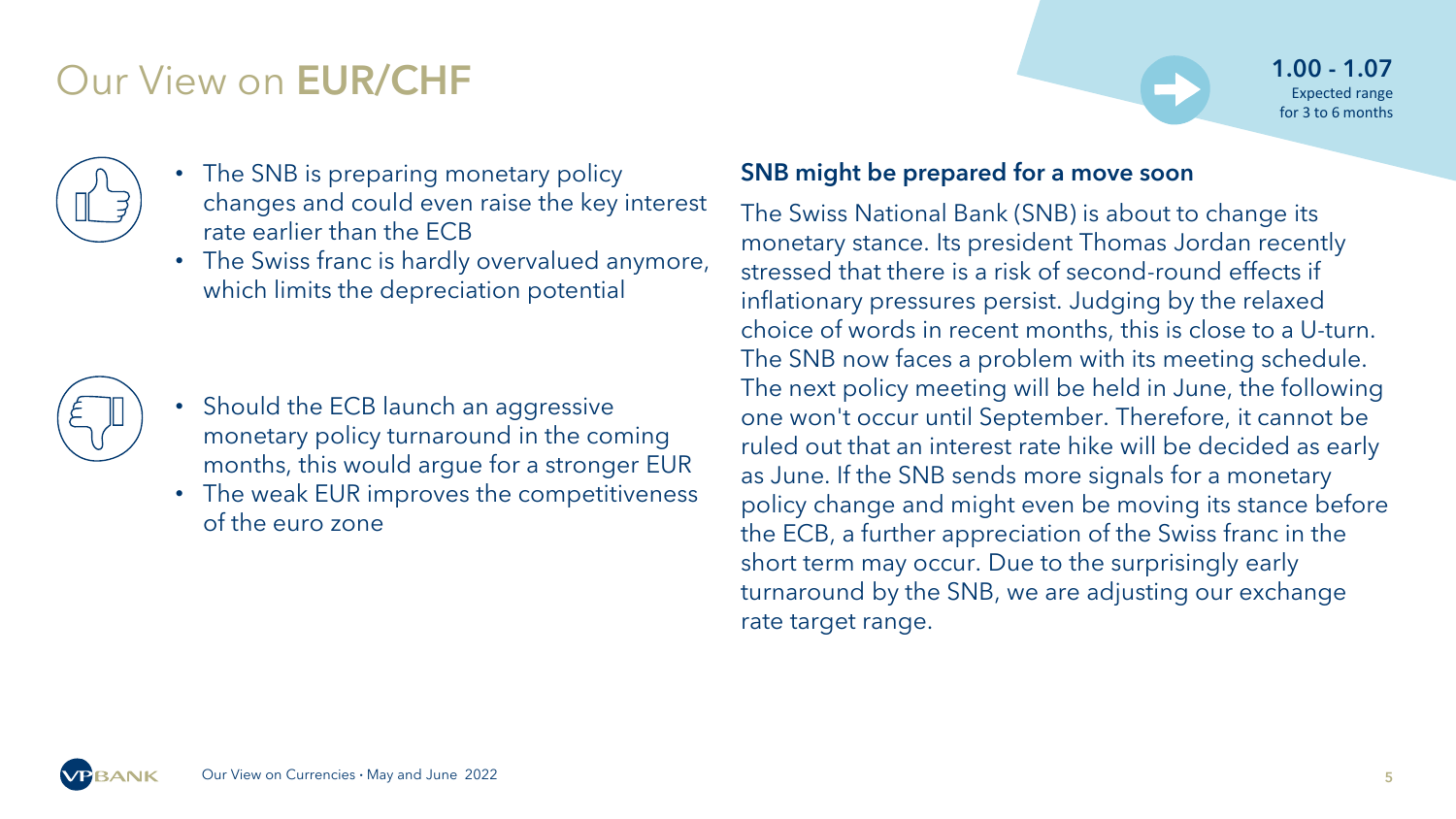## Our View on **EUR/CHF** 1.00 and 1.07 and 1.07 and 1.07 and 1.07 and 1.07 and 1.07 and 1.07 and 1.07 and 1.07 and 1.07 and 1.07 and 1.07 and 1.07 and 1.07 and 1.07 and 1.07 and 1.07 and 1.07 and 1.07 and 1.07 and 1.07 and 1.



### Purchasing power parity (producer prices; monthly data) Technical view

## Expected range for 3 to 6 months



Our View on Currencies · May and June 2022 6

**VPBANK**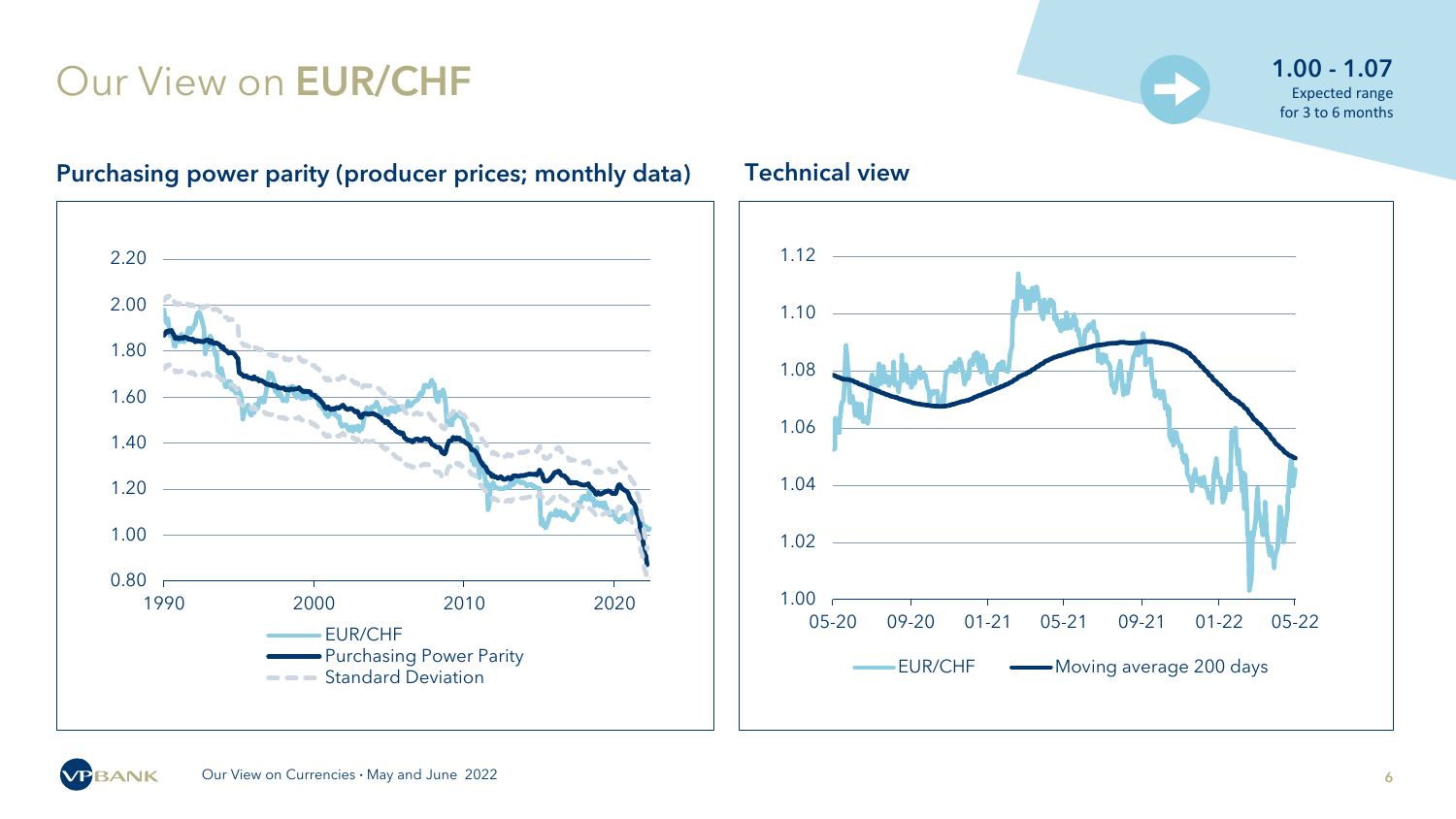## Our View on USD/CHF

- The Fed's monetary tightening supports the dollar
	- Both currencies are in demand in times of high uncertainty



- Political uncertainties are mounting in the US ahead of the midterm elections in autumn
- High US twin deficit is a burden on the dollar

### Dollar appreciates even against the Swiss franc

The dollar also had a good run against the franc. While the Fed has already implemented its aggressive monetary policy turnaround, Switzerland is still holding back. The Swiss National Bank (SNB) has not yet shown any ambition to abandon its policy of negative interest rates. Thus, the Fed and the SNB could hardly be more different. But the recent dollar strength now seems overstretched. The technical market situation argues for a weaker greenback in the coming months. Moreover, the current exchange rate of the dollar already reflects the interest rate hikes promised by the Fed so far. Thus, the surprise potential lies with the SNB. The Swiss inflation rate of 2.5% doesn't fit well with a negative interest rate of —0.75%. The SNB will probably have to hold out the prospect of somewhat higher key rates for the next six months. This will help the franc.

0.95 – 1.00 Expected range for 3 to 6 months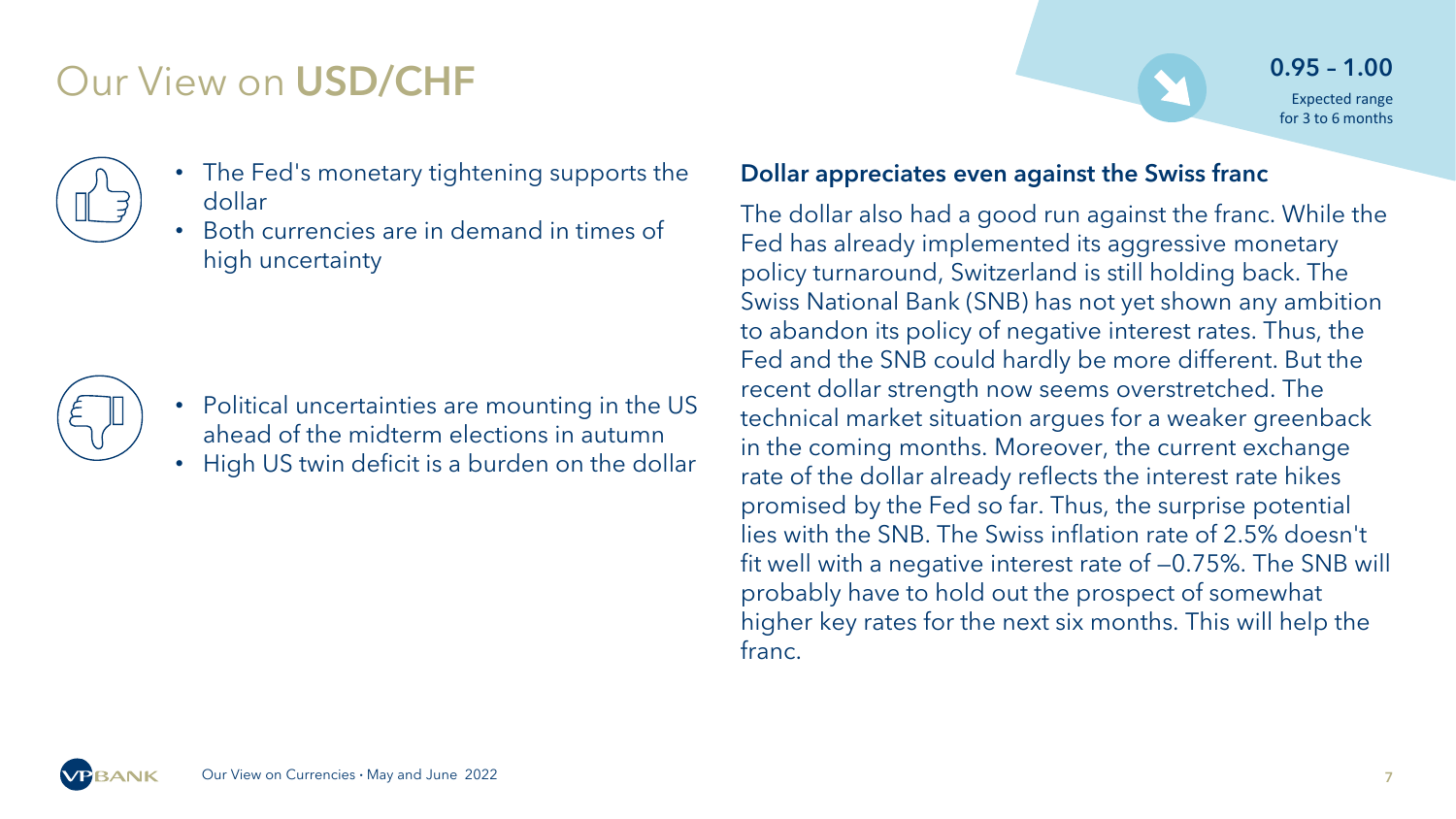## Our View on USD/CHF 0.95 – 1.00



### Purchasing power parity (producer prices; monthly data) Technical view





Expected range for 3 to 6 months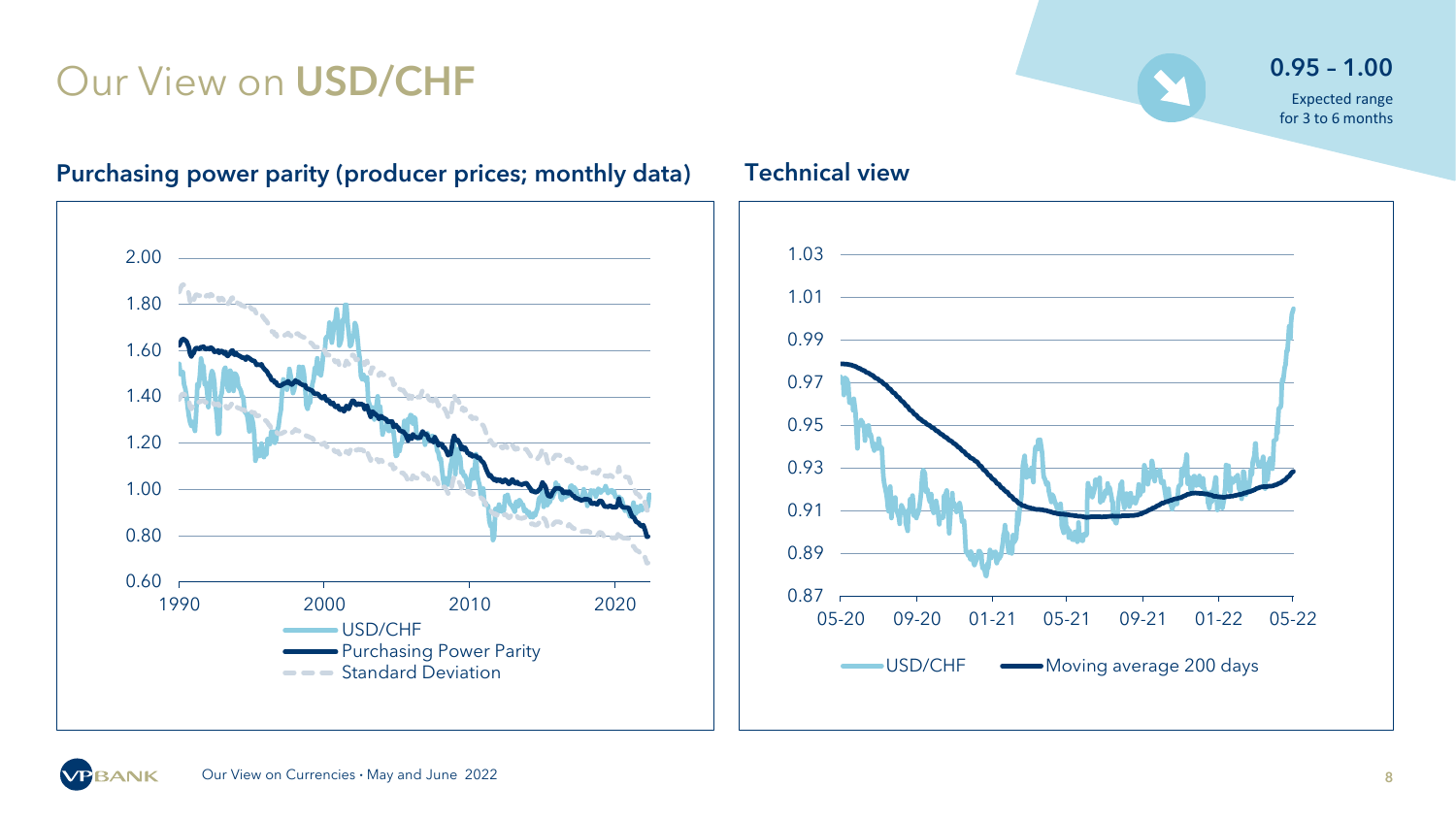## Our View on GBP/USD



- The pound shows a glaring undervaluation against the dollar
- On the dollar side, the Fed's rate hike path is largely priced in



- Brexit reduces the UK's potential growth, which argues against significant pound appreciation
- The Pound remains under pressure due to possible weaker economic development in the UK

1.25 - 1.30 Expected range for 3 to 6 months

### Low pound

British inflation rates will continue to rise. The Bank of England (BoE) itself expects the rate to peak at around 10% towards the end of the year. At the same time, the labour market should continue to recover. However, the economic outlook is becoming gloomier. High inflation rates are weighing on private consumption. The British central bankers will continue to raise interest rates in the coming months. However, the emerging economic weaknesses could force the BoE to adopt a more cautious monetary policy course compared with the US Federal Reserve. It is precisely the BoE's more cautious course that could, for the time being, counteract a significant recovery of the pound. However, the pound is blatantly undervalued against the dollar, which argues for higher exchange rate levels of the GBP/USD currency pair in the coming three to six months.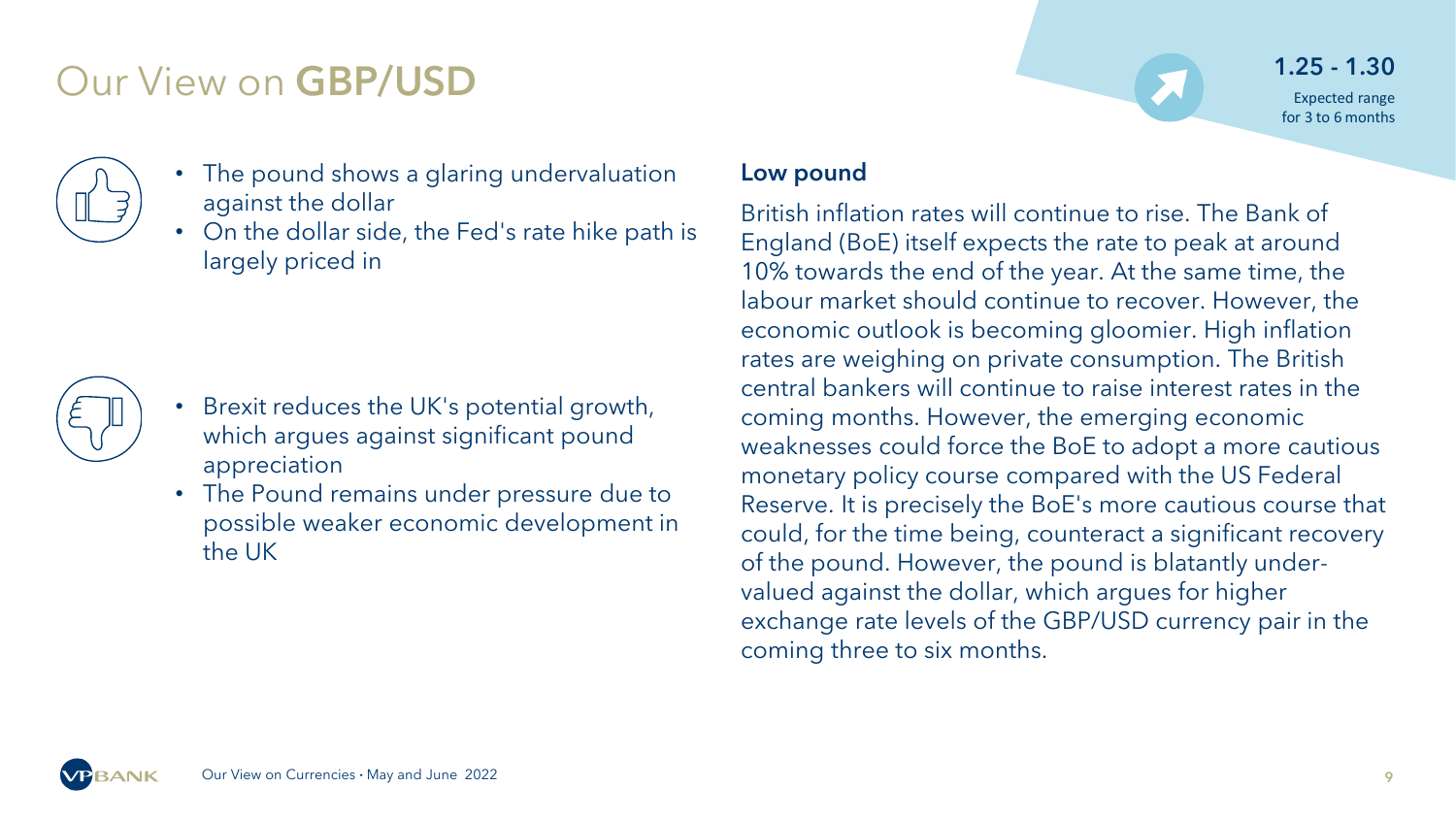## Our View on GBP/USD 1.25 - 1.30

## Expected range for 3 to 6 months



### Purchasing power parity (producer prices; monthly data) Technical view



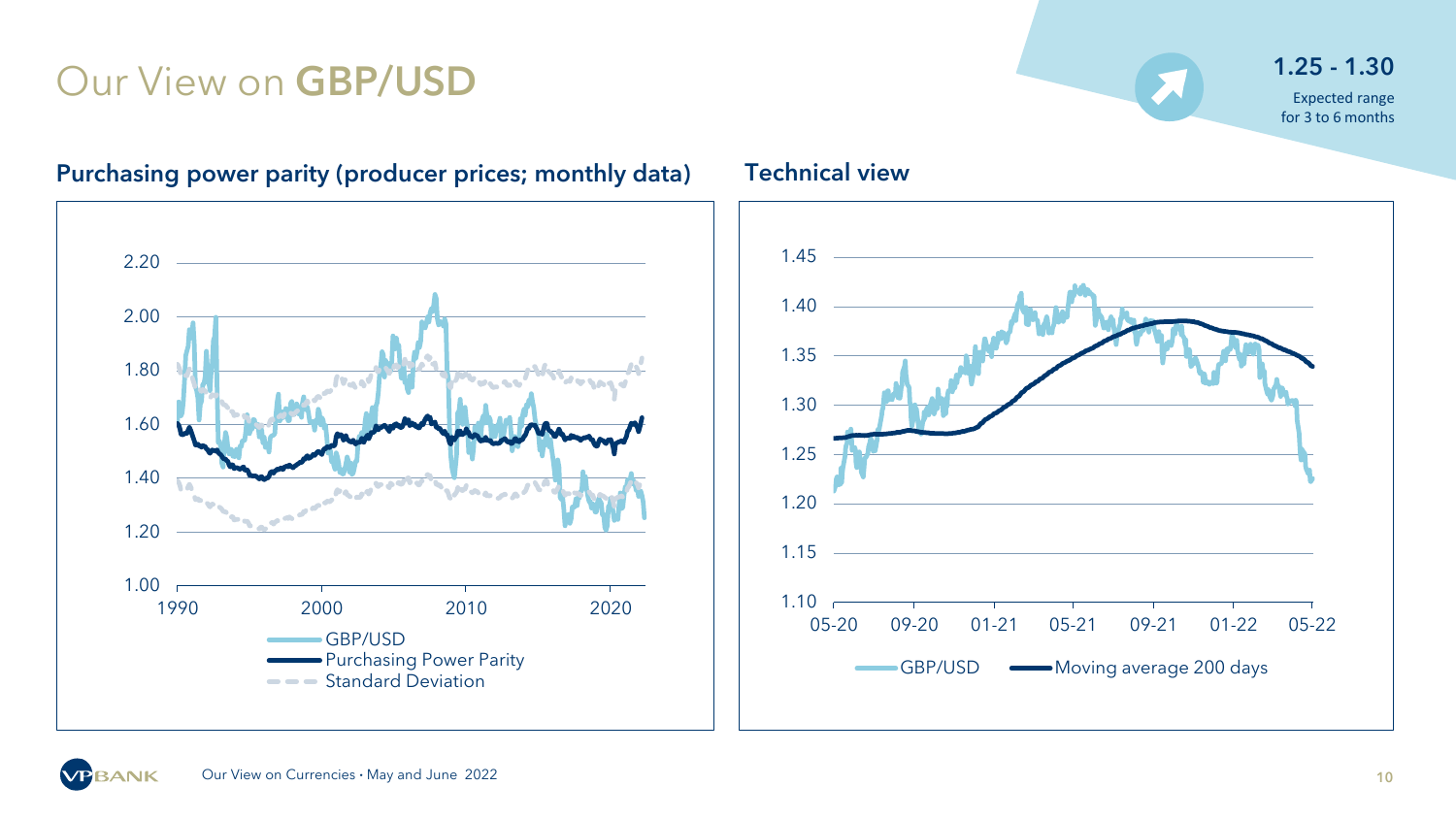## Our View on EUR/SEK



- The Riksbank changed the monetary policy direction in April
- Currently still unfavorable environment for high-beta currencies like SEK



- If the Riksbank initiates a significant change in monetary policy, it will trigger SEK appreciations, which would go against the sideways movement we are expecting
- The ECB launches more and faster rate hikes than previously assumed

10.00 - 11.00

Expected range for 3 to 6 months

### Riskbank delivers

The change in monetary policy implemented by the Swedish central bank (Riksbank) helped the krona somewhat against the euro. The Riksbank raised the key interest rate to 0.25% in April and expects two or three more steps this year. At the end of its forecast horizon, i.e. toward the end of 2024, it predicts a key interest rate of just below 2%. It has thus pulled its key interest rate path significantly forward. It is also reducing its bond holdings from the middle of the year. Since a lot of positive things were already priced into the SEK before the April meeting due to the restrictive comments of the council members, the krona has little appreciation potential left. Moreover, the ECB will probably also carry out the first interest rate hikes in summer. We expect the EUR/SEK currency pair to move sideways over the next three to six months.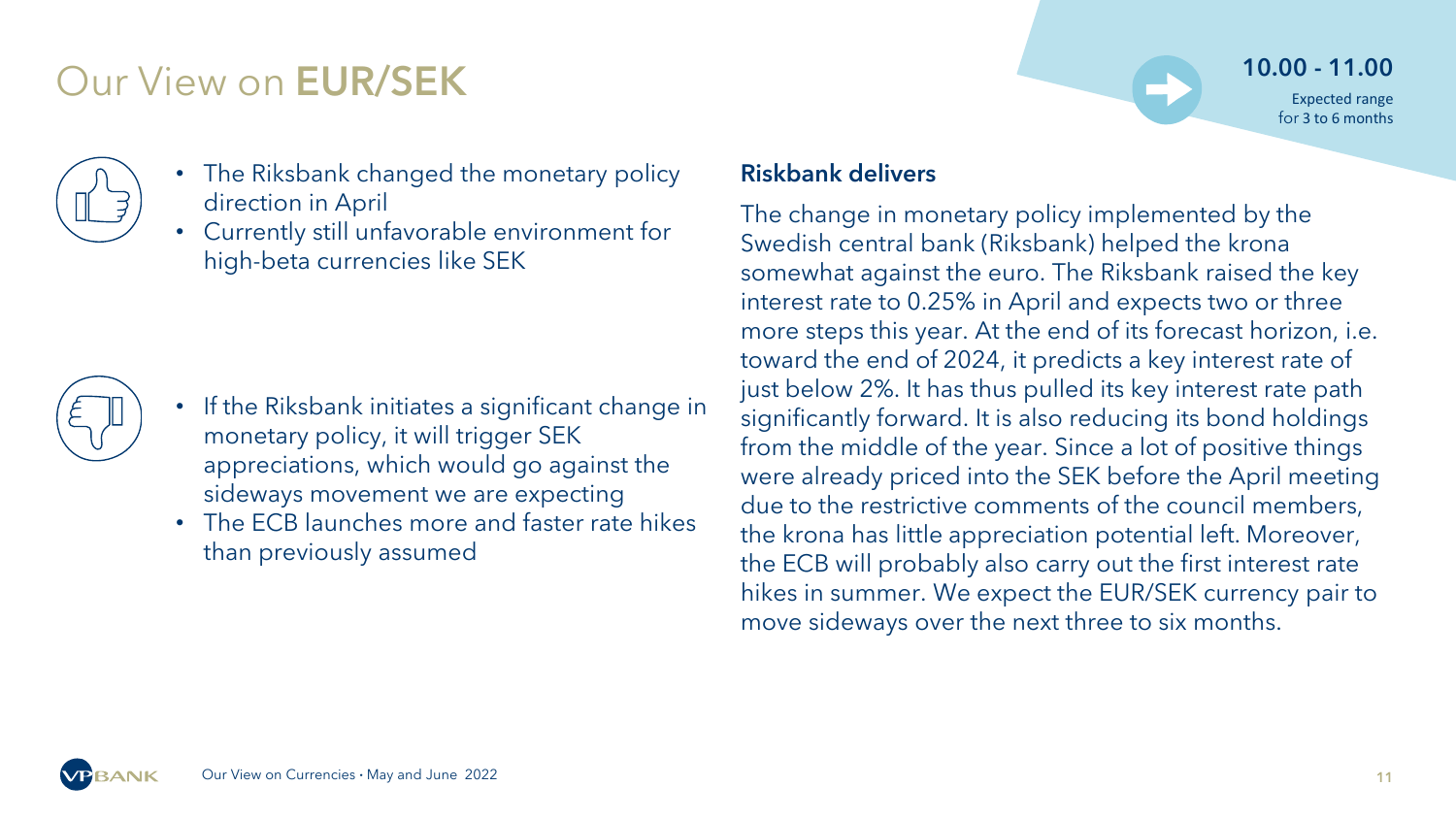## Our View on **EUR/SEK** 10.00 - 11.00

Expected range for 3 to 6 months



### Purchasing power parity (producer prices; monthly data) Technical view